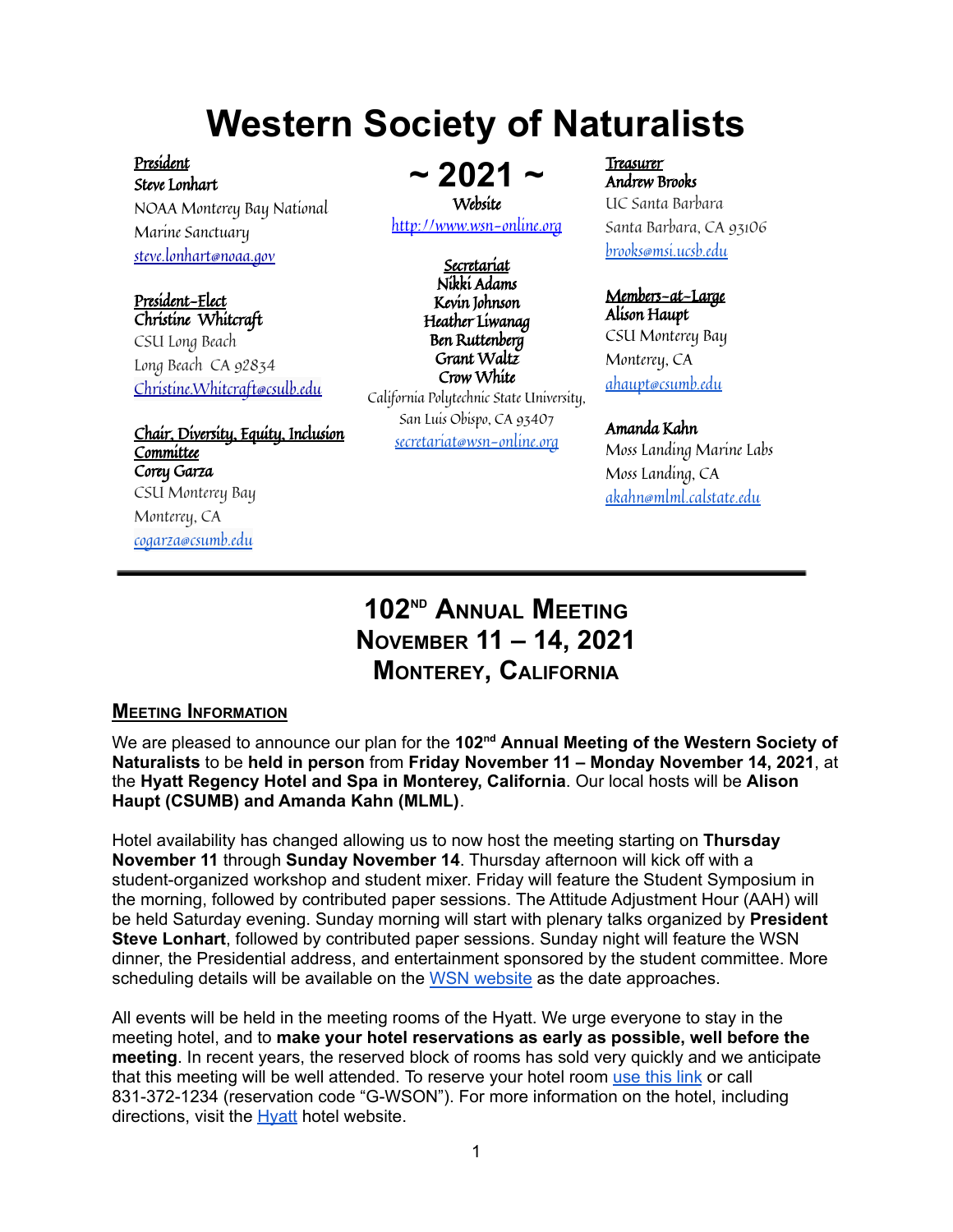The WSN website can be found at <http://www.wsn-online.org/>. Later in the summer, the webpage will have links to online registration and abstract submission for the meeting through Cvent. In addition, we maintain a **WSN Twitter account** (Twitter Handle: @WSN\_Secretariat), and a **WSN Facebook page** (https://www.facebook.com/WesternSocietyOfNaturalists/), where you can find information about the Society and our annual meeting, and connect with your colleagues. If you have an opportunity that would be appropriate for distribution via the WSN social media accounts (fellowships, small grants, student opportunities, etc.), please send the details to the student committee via the WSN Facebook or Twitter pages.

# **CALL FOR PAPERS, POSTERS, AND SPECIAL SESSION TOPICS**

Once again, the annual meeting will feature Special Sessions that will be of interest to WSN members. If you have a proposed topic for a Special Session, please email a title, short description, and list of potential speakers to the Secretariat by **July 10 th , 2021.**

We will open the WSN website for online registration and the submission of abstracts for contributed papers and posters for the 2021 meeting beginning August 15, 2021. Registration for attendees will remain open up to and including the days that the meeting is held, although late registration fees may apply. **However, abstract submissions will only be accepted through Monday September 27 th , 2021**, and as in past years, will be first come, first accepted. Late abstracts will not be accepted.

The size of the annual meeting often challenges the available meeting space, and we expect this year to be especially well-attended. To accommodate a large number of oral presentations, we will continue to include 5 minute lightning talks with slides that auto-advance and traditional 15 minute slots. Please be aware that both 5 minute and 15 minute slots are intended for the presentation of findings from projects that are in their later stages or are completed. We urge you to present a poster instead of an oral presentation if you only have preliminary data. WSN requires major advisors continue to review and approve all student abstracts, talks, and posters to assure the appropriateness and high quality of the work presented.

# **COVID-19 AND CURRENT TRAVEL GUIDELINES**

We anticipate that the COVID restrictions will ease by November, but it is possible that conditions on the ground will necessitate a virtual meeting. WSN strongly encourages everyone planning to attend the 2021 WSN Meeting in person to have received their final COVID-19 vaccination at least two weeks prior to the start of the meeting and not attend if they develop any cold or flu-like symptoms, regardless of vaccination status. WSN recognizes that social and racial inequities exist in the availability of vaccines and that some WSN members may elect not to receive the vaccine. We will likely require proof of full vaccination or a negative COVID test result to attend the meeting, and we will follow CDC and State of California guidelines for gatherings at the time of the meeting. However, anyone attending the 2021 WSN Meeting in person should do so at their own personal risk. Please check the WSN [website](https://www.wsn-online.org/) for updates in response to CDC guidance and please contact the [secretariat](mailto:secretariat@wsn-online.org) with any questions or concerns.

See these organizations for more COVID- information <https://www.cdc.gov/coronavirus/2019-ncov/index.html> <https://www.co.monterey.ca.us/government/home-covid-response>

# **DIVERSITY, EQUITY, AND INCLUSION**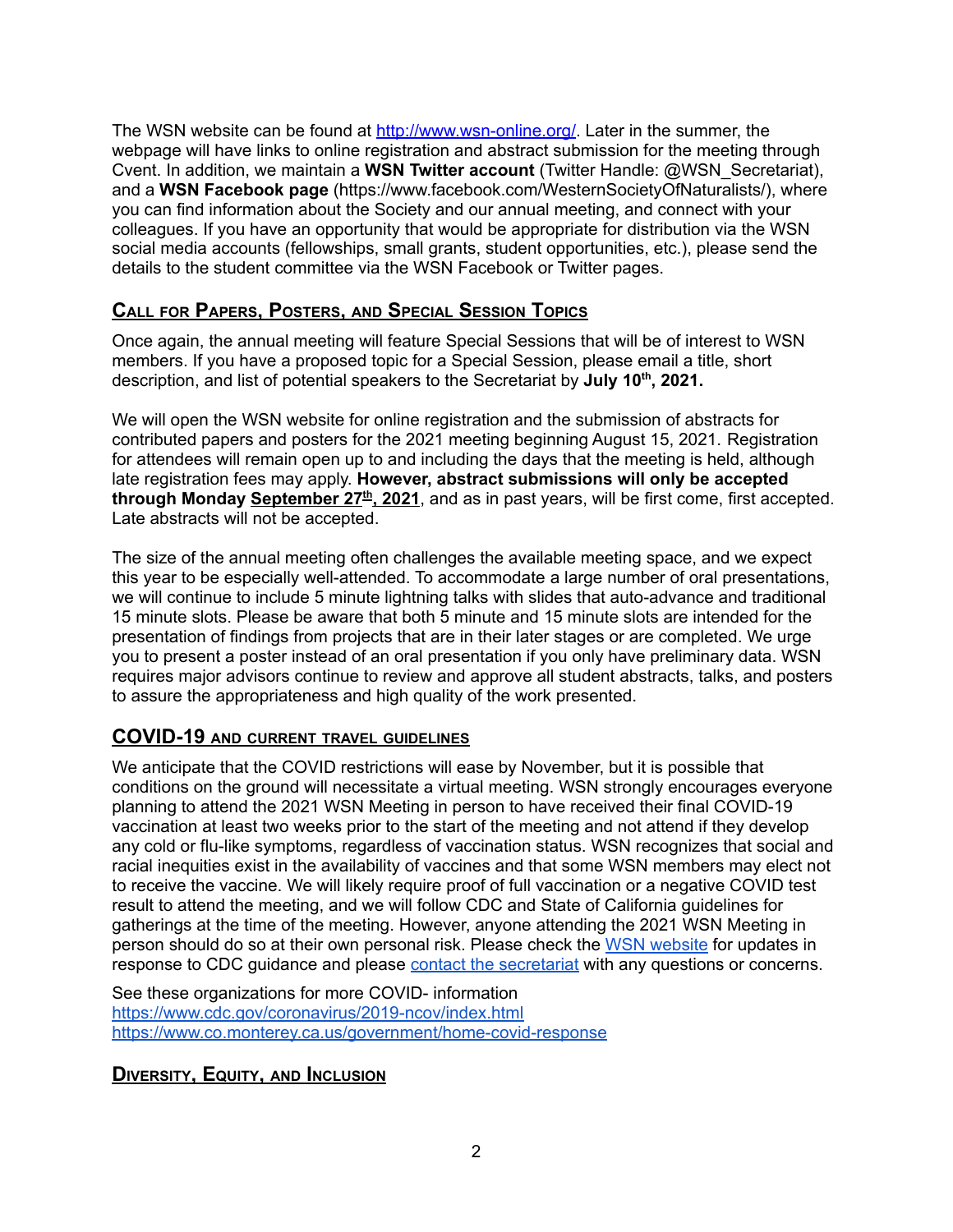WSN maintains a strong commitment to reflect and promote the diversity of its membership, and foster a diverse, equitable, and inclusive community irrespective of such factors including, but not limited to, race, gender, sexual orientation, gender identity/expression, ethnicity, ability, religion, language, nationality, age/career stage, or institution. In 2018, the WSN Diversity, Equity, and Inclusion Committee (DEIC) was officially formed. Its members are Corey Garza (Chair), Cheryl Barnes, Alexandra Davis, Mike Gil, and Crystal Ng.

DEIC members include students, postdocs, faculty, and other professional researchers and educators who serve 3 year terms. Thus, there will be some turnover in committee membership every year. If you are interested in joining the DEIC, please contact Corey Garza ([cogarza@csumb.edu\)](mailto:cogarza@csumb.edu).

WSN also maintains a meeting Code of Conduct, which formalizes WSN's commitment to creating an environment in which all attendees can participate without harassment, discrimination, or violence of any type. See the website for details.

# **CALL FOR NOMINATIONS FOR WSN AWARDS**

WSN invites nominations for the **Naturalist of the Year Award** and the **Lifetime Achievement Award**. For details regarding these awards, past winners, and how to nominate candidates, please follow these links:

**Naturalist of the Year Award** (<http://www.wsn-online.org/about-wsn/naturalist-of-the-year/>) **Lifetime Achievement Award** [\(http://www.wsn-online.org/about-wsn/lifetime-achievement-award/](http://www.wsn-online.org/about-wsn/lifetime-achievement-award/)) Please submit your nominations no later than July 1, 2021 (happy Canada Day).

# **CALL FOR NOMINATIONS FOR THE 2024-2026 WSN SECRETARIAT**

The current Secretariat will be serving from 2021 – 2023. To ease the transition to the next Secretariat (2024 – 2026), we are hoping to identify willing WSN members now to serve in this important role. This will allow the incoming Secretariat to take on an observer's role during the current Secretariat's final year, which should go a long way towards demystifying the process before they assume their active duties in 2024. The President (Steve Lonhart ) is formally charged with striking a nomination committee, but self-nominations are welcome. Nominations for the next Secretariat will be discussed at the 2021 business meeting in Monterey.

# **WSN 2021 LOGO CONTEST**

Submit an Original Entry for the 102<sup>nd</sup> Meeting of the Western Society of Naturalists! Entries must be submitted to Ben Walker [\(bejwalke@ucsc.edu](mailto:bejwalke@ucsc.edu)) by June 1, 2021.

Designs should:

- Reflect the research and values of the Society
- Contain the words "Western Society of Naturalists," "2021," and "Monterey, CA."
- Be **black and/or white**. Additionally, please suggest **3 shirt colors** for your design.
- **Not be overly intricate** details do not print well to clothing.
- Be submitted at the intended **size/dimensions.**

For the t-shirt/hoodie, you may submit a **small front logo** and/or **larger image for the back**, or a "**wrap around design**." Other designs may also be considered, but we recommend keeping it simple. Please keep in mind a diversity of body types and what will be flattering to most.

Please look [here](https://docs.google.com/document/d/1gQJ0NriDk5_QwnX2-wg9PapRwYlL4QZ5DD-0e5Pk51s/edit?usp=sharing) for examples of past winning logos.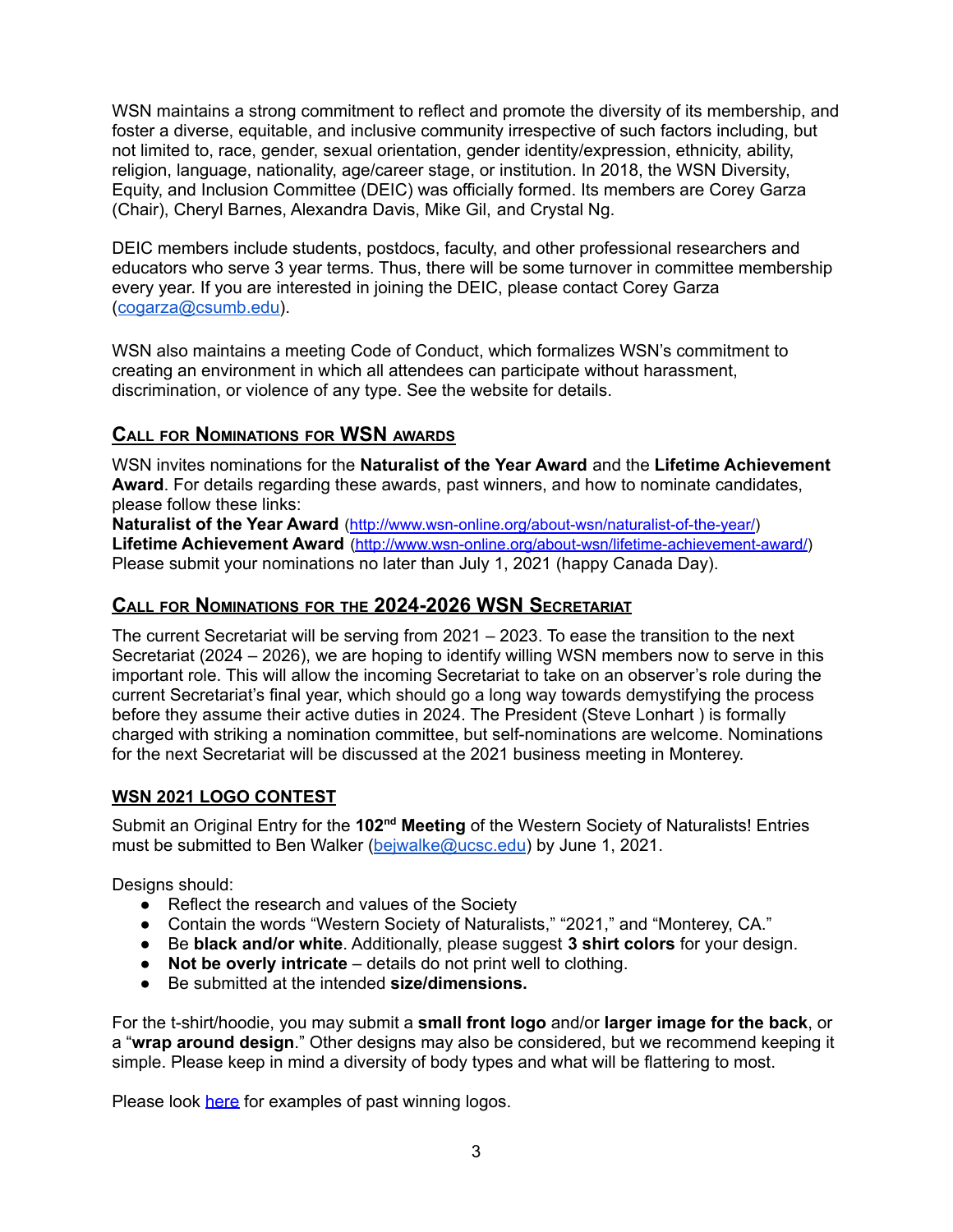Submission:

- Email your design as an attachment to Ben Walker (beiwalke@ucsc.edu)
- File type should be .jpg, .png, .tiff, .gif (can be drawn by hand, but must be cleaned up on a computer)
- File size should be less than 10MB
- Resolution should be at least 150ppi (pixels per inch)
- Deadline for submission is **June 1, 2021 18:00 PDT**. Late submissions will be given lowest priority. Submissions will be voted on by the WSN student committee. The artist of the chosen design will be notified by July 1, 2021.

# **WSN 2021 SILENT AUCTION DONATION**

As usual, the WSN Student Committee is seeking items to include in this year's silent and live auctions. Money raised from these events will be used to fund student travel. Previously donated items have included books, artwork, clothing, items of historical interest from prominent WSN members, unique outings or experiences, wine, and other spirits. If you have items that you would like to donate, please e-mail Ilana Ayelen Rivera Larrea, Auction and Gala Coordinator [\(ilana@cicese.edu.mx\)](mailto:ilana@cicese.edu.mx). If you have any other questions for the WSN Student Committee in general, please e-mail Montana McLeod ([montana.mcleod@oregonstate.edu\)](mailto:montana.mcleod@oregonstate.edu) or Ric DeSantiago [\(rdesantiago@sdsu.edu](mailto:rdesantiago@sdsu.edu)).

# **WSN 2020: JOIN THE STUDENT COMMITTEE**

We are once again looking for members of WSN who would like to join the WSN student committee for 2022 & 2023 to help our meetings continue to thrive. To be eligible for consideration, you must have attended at least one previous WSN meeting, be a current student, and be able to serve for two years. Applications will be accepted starting in August; please stay tuned for more details.

# **RECAP OF THE 2020 ONLINE ANNUAL MEETING**

The 101<sup>st</sup> meeting of the Western Society of Naturalists was held November 5-8, 2020. It was **WSN's first all online annual meeting** (at Whova.com). Despite the unusual circumstances, the meeting was a success, with a whopping **1,039 registered attendees**. In total, there were **366 contributed papers and 70 posters**. The presentations highlighted a broad range of top-notch science.

The Thursday night workshop, "Who Tells Your Story: Designing an Effective Science Website" kicked off the meeting. The Student Symposium on Friday morning featured, "Collaborative Science: How Collaborations Have Made Waves." Also on Friday morning, the **Lifetime Achievement** award was presented to **George Somero**, whose research on physiological processes has helped us understand how marine organisms tolerate and adapt to environmental stress. Additionally, the **Naturalist of the Year** award was presented to **Rosemary Romero.** Finally, Friday morning concluded with thel Diversity, Equity, and Inclusion Symposium, "Beyond Broader Impacts: The Role of Diversity in Advancing Discovery and Innovation in Ocean Science." To help celebrate the Society's 101<sup>st</sup> meeting, an online AAH was held on Friday evening. It was great to "see" you all!

On Saturday morning, **Danielle Zacherl** presided over the **Presidential Symposium**, which addressed, "Blue is the New Green: A Key Role for Oceans in Solutions to Climate Change." She also gave her Presidential Address on Saturday evening. Thanks to **Mark Carr** for being the enthusiastic auctioneer at the WSN auction, also on Saturday evening. Overall, the silent and live auctions and donations by members raised a total of \$4,764 for student travel.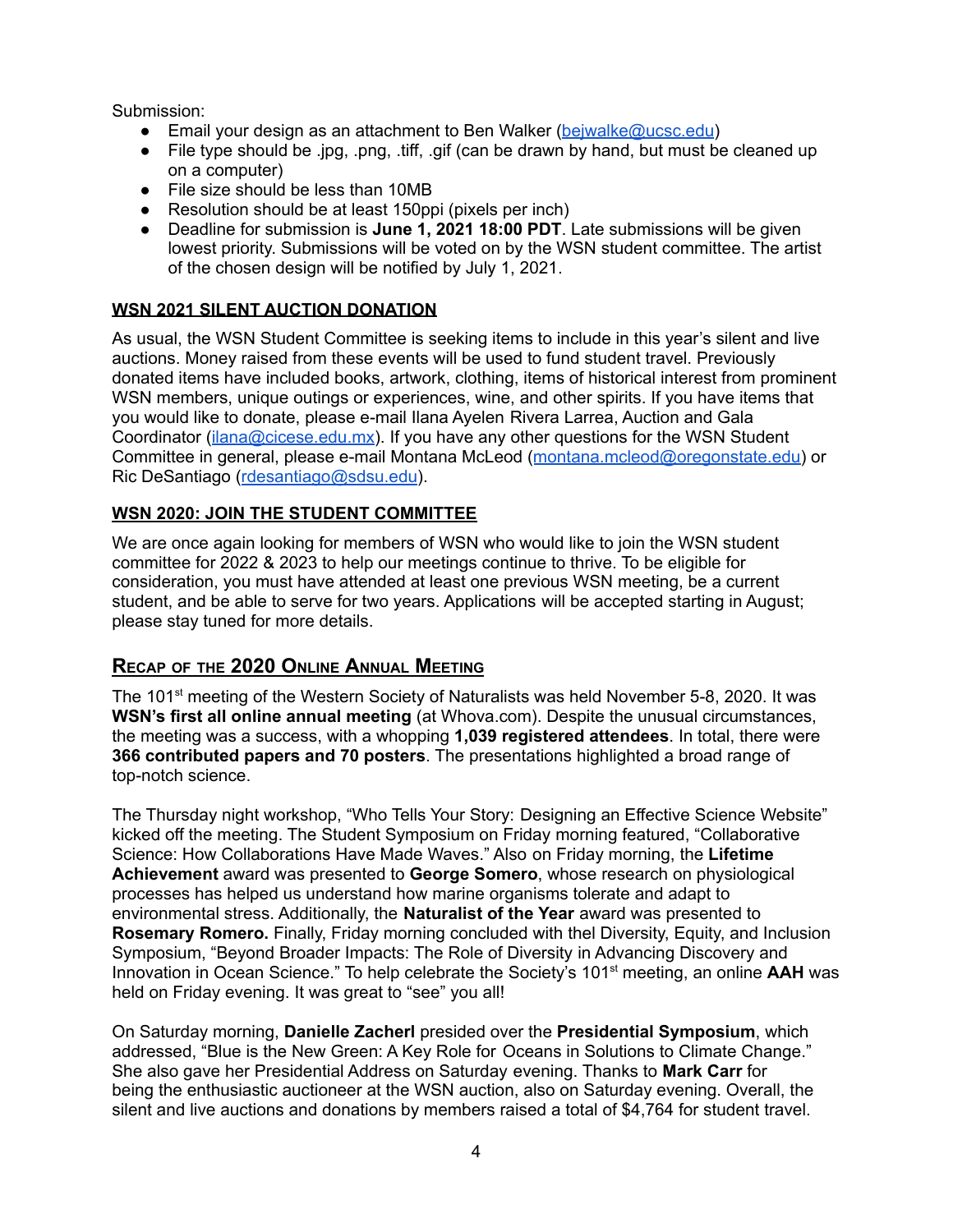These funds will be awarded as WSN Student Travel funds to help offset travel costs associated with the upcoming 2021 WSN Annual Meeting to be held in Monterey, California. Three concurrent poster sessions were held Sunday morning. The meeting concluded Sunday afternoon with plenary speaker Jane Lubchenco presenting, "The Intersecting Worlds of Personal, Public, and Planetary Health."

**Big Thanks** to the outgoing Secretariat, the 2020 Student Committee, and the continuing Treasurer (Andy Brooks) for their hard work putting on WSN's first online meeting. We are also grateful to the many student volunteers who assisted during the meeting. The efforts and enthusiasm of all of these students made the meeting a memorable success!

# **ELECTIONS, NOMINATIONS, AND OTHER SOCIETY BUSINESS**

A number of decisions were made at the 2020 business meeting. Highlights included:

- **Christine Whitcraft** (California State University, Long Beach) was nominated and unanimously elected President-Elect.
- T**he 102 st Annual Meeting** was planned for Monterey, California in November 2021. Dr. **Alison Haupt** at the California State University Monterey Bay has graciously volunteered to serve as local host.
- The new co-chairs of the WSN Student Committee are **Rick DeSantiago** (San Diego State University) and **Montana McLeod** (Oregon State University). The other members of the hard-working student committee are **Ilana Ayelen Rivera Larrea** (Ensenada Center for Scientific Research and Higher Education (CICESE)), **Margaret (Maggie) Slein** (Reed College), **Brandon Quintana** (CSU Fullerton), **Ben Walker** (UC Santa Cruz), and **Jessica Weidenfeld** (SDSU).

# **STUDENT PAPER AND POSTER AWARDS**

From the student papers presented at the 101<sup>st</sup> Annual Meeting, awards for Best Student Paper were given in five categories: (1) 15-minute talk, (2) Applied Ecology, (3) Community and Ecosystem Ecology, (4) Observational Ecology, and (5) Organismal and Population Biology. The category of Observational Ecology was established in 2015 as a best paper award presented in memory of Rafe Sagarin ([http://www.wsn-online.org/sagarin-award/\)](http://www.wsn-online.org/sagarin-award/). The Applied Ecology award is also called the Mia Tegner Award in her honor. For posters, WSN presented a Best Graduate Student Poster Award and a Best Undergraduate Student Poster Award.

Many thanks to the WSN judging committee **(Jayson Smith, Kerry Nickols, Tonya Huff, Christine Whitcraft**) for doing an outstanding job of organizing the judging, helping to evaluate the presentations, and tallying up the scores of so many oral presentations and posters! Also big thanks to all of the judges for their hard work and timely participation, which made this competition a success! As always, it was a challenging task to select winners from the huge number of excellent papers and posters. Here are the winners and those receiving honorable mention in each category:

# **BEST STUDENT PAPERS**

# **15-MINUTE TALK**

**Winner:** Hannah Rempel, "ECOLOGICAL DRIVERS OF PARROTFISH CORALLIVORY ACROSS MULTIPLE SPATIAL SCALES IN THE GREATER CARIBBEAN"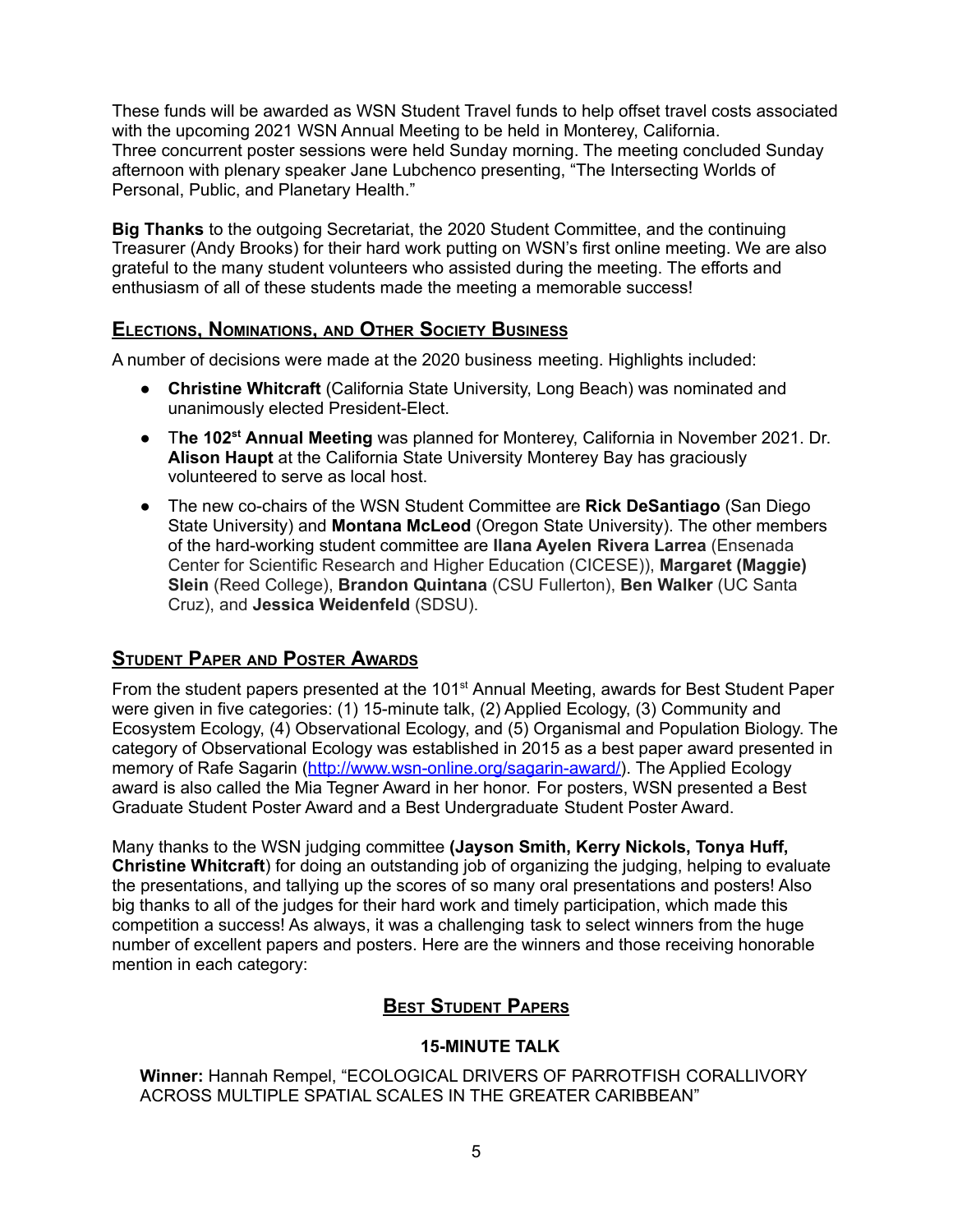**Honorable Mention:** Maya Greenhill, "RESOURCE PARTITIONING OF AN ECOSYSTEM ENGINEER INCREASES ALGAL DIVERSITY AND PRODUCTION"

#### **APPLIED ECOLOGY/CONSERVATION BIOLOGY (Mia Tegner Award)**

**Winner:** Kristen Elsmore, "ALONGSHORE CURRENT MODIFICATION BY GIANT KELP, MACROCYSTIS PYRIFERA"

**Honorable Mention:** Ryan Hesse, "THE SMALLEST PIECE OF THE BIGGEST FISH: EXPLORING THE WHALE SHARK EPIDERMAL VIROME"

#### **COMMUNITY AND ECOSYSTEM ECOLOGY**

**Winner:** Natalie Arnoldi, "USING MULTIPLE TROPHIC LEVELS TO ESTIMATE LARGE SCALE PATTERNS IN Δ^13C AND Δ^15N IN THE NORTH PACIFIC: A NOVEL ISOSCAPE APPROACH"

**Honorable Mention:** Brian Cohn, "EFFECTS OF AN EPIPHYTIC BRYOZOAN ON GROWTH AND PRIMARY PRODUCTION OF THE GIANT KELP MACROCYSTIS PYRIFERA"

#### **OBSERVATIONAL ECOLOGY (Rafe Sagarin Award)**

**Winner:** Reyn Yoshioka, "HOST WITH THE MOST: RHIZOCEPHALAN PARASITISM AND EPIBIOSIS IN DOCK SHRIMP"

**Honorable Mention:** Selina Cheng, "SPATIAL PATTERNS OF ADULT BLUE CRAB ABUNDANCE ACROSS A RESTORED SEAGRASS LANDSCAPE"

#### **ORGANISMAL AND POPULATION BIOLOGY**

**Winner:** Helen Killeen, "LARVAL FISH DEPTH PREFERENCES ALTER DISPERSAL PATTERNS AND INFORM CONSERVATION PLANNING"

**Honorable Mention:** Jessica Kennedy, "INTERTIDAL MUSSEL FREEZE TOLERANCE PLASTICITY"

# **BEST GRADUATE STUDENT POSTER**

**Winner:** Elena Huynh, "DO PROPAGULE PRESSURE AND RESIDENT COMMUNITY FUNCTIONAL DIVERSITY AFFECT INVASION SUCCESS?"

**Honorable Mention:** Alizee Mauffrey, "SEAWEED FUNCTIONAL DIVERSITY REVISITED: CONFRONTING TRADITIONAL GROUPS WITH QUANTITATIVE TRAITS"

# **BEST UNDERGRADUATE STUDENT POSTER**

**Winner:** Natasha Chaudhari, "BIOMECHANICAL PROPERTIES OF INDUCIBLE DEFENSES IN THE EASTERN OYSTER CRASSOSTREA VIRGINICA IN RESPONSE TO PREDATOR CUES"

**Honorable Mention:** William Ellis, "SPATIAL AND TEMPORAL TRENDS IN THE BODY SIZE OF AN INTERTIDAL SNAIL"